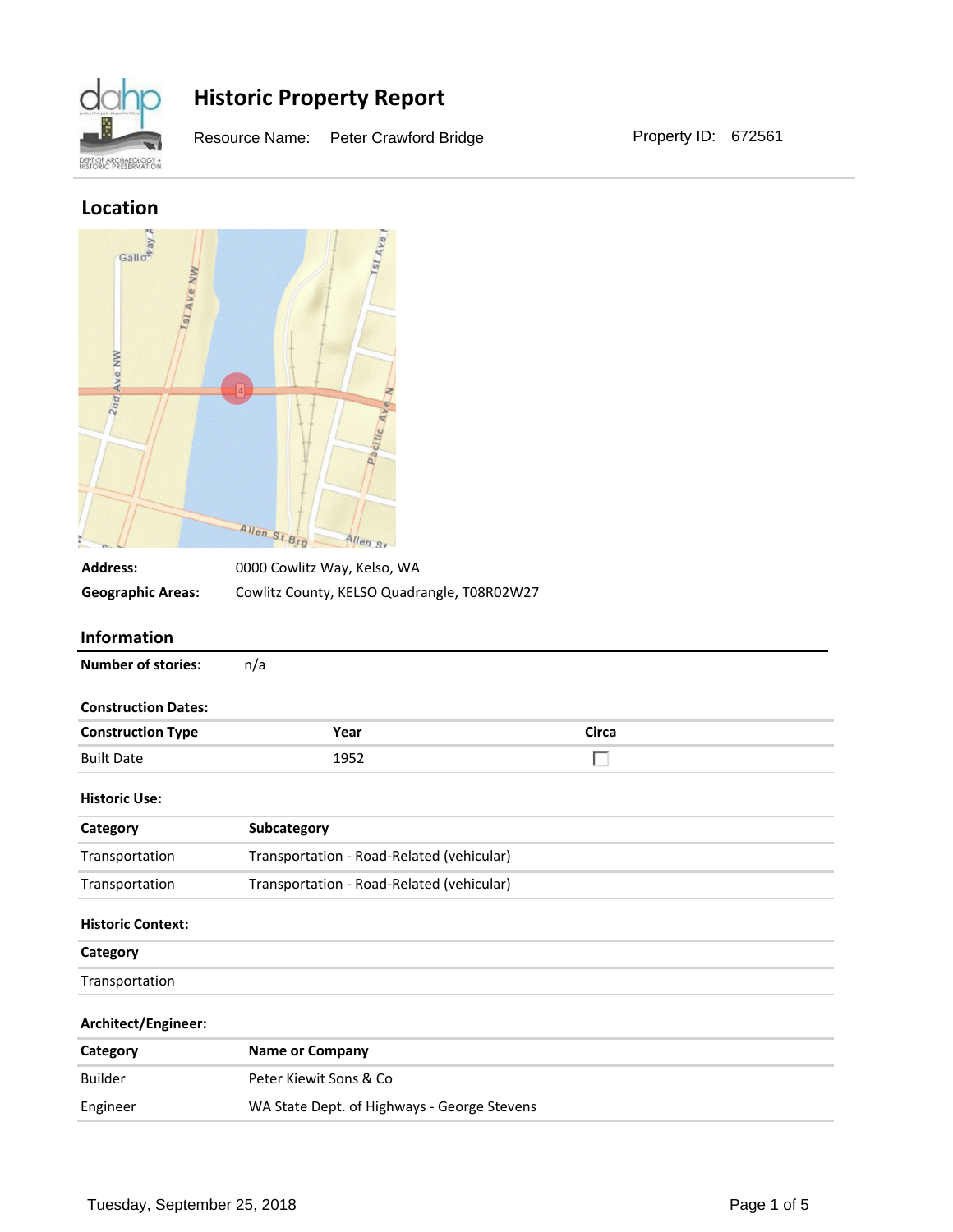

Resource Name: Peter Crawford Bridge Property ID: 672561

#### **Thematics:**

| <b>Local Registers and Districts</b>                               |             |                           |                           |                                                      |  |  |  |  |
|--------------------------------------------------------------------|-------------|---------------------------|---------------------------|------------------------------------------------------|--|--|--|--|
| <b>Name</b>                                                        | Date Listed |                           | <b>Notes</b>              |                                                      |  |  |  |  |
| <b>Project History</b>                                             |             |                           |                           |                                                      |  |  |  |  |
| <b>Project Number, Organization,</b><br><b>Project Name</b>        |             | <b>Resource Inventory</b> | <b>SHPO Determination</b> | <b>SHPO Determined By,</b><br><b>Determined Date</b> |  |  |  |  |
| 122302-07-FHWA, FHWA, Kelso-<br>Martin's Bluff Project EIS and APE | 6/18/2013   |                           | Not Determined            |                                                      |  |  |  |  |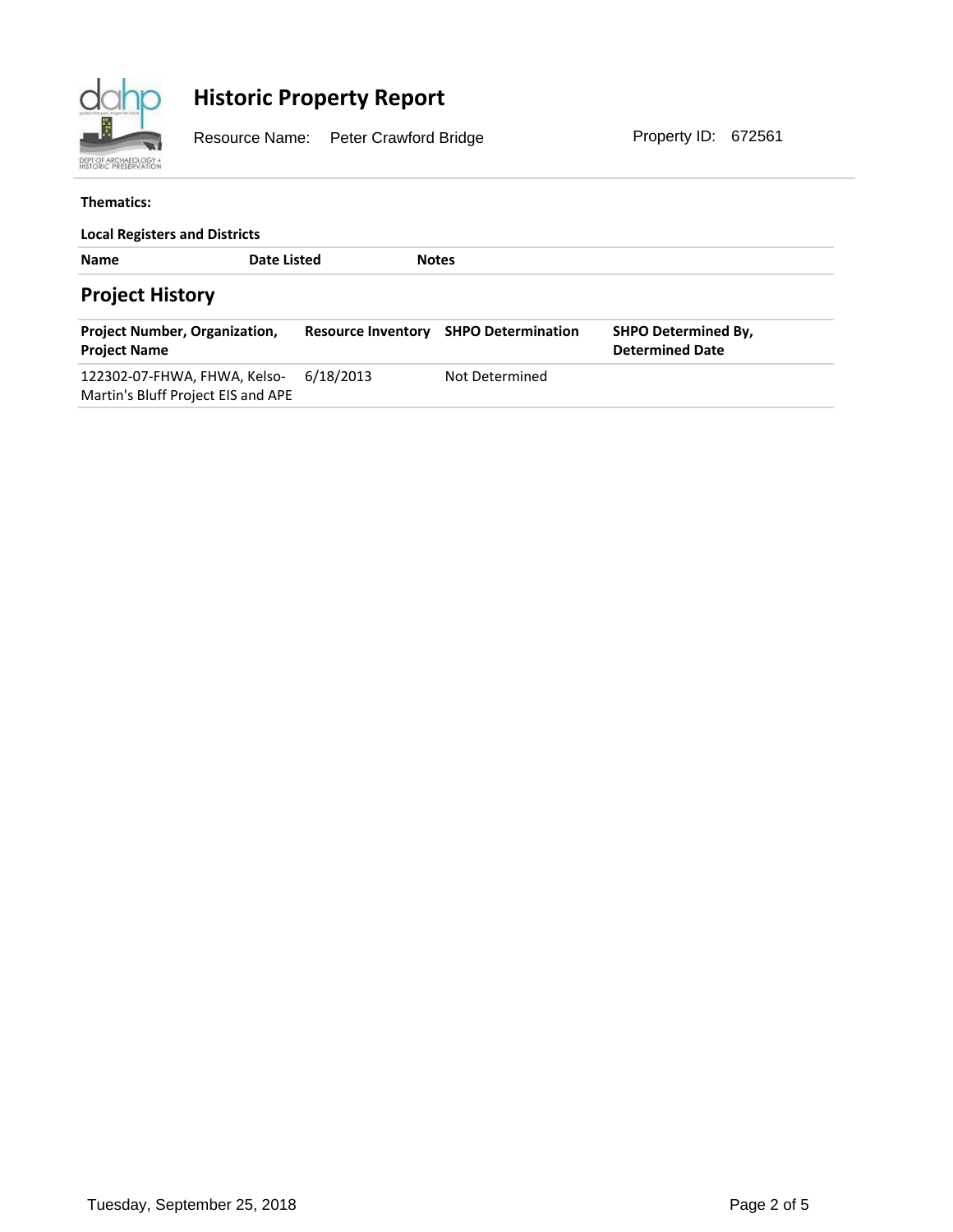

Resource Name: Peter Crawford Bridge Property ID: 672561

### **Photos**



South elevation to NW



East approach over railroad tracks N.



Curtain wall & rail on east approach.



East approach over First Ave.



West approach deck to E.



Traffic barrier rail, sidewalk, and outer handrail.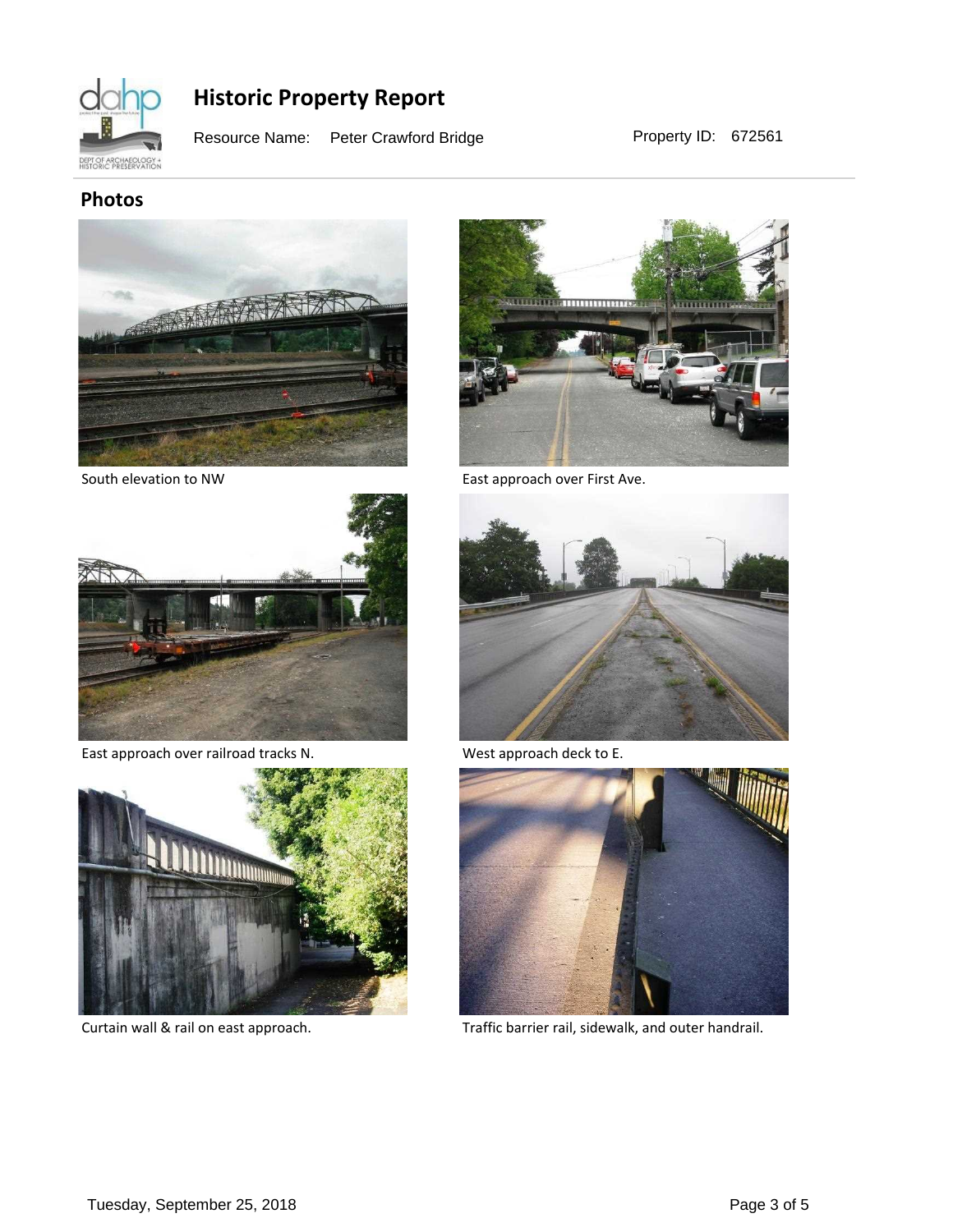

Resource Name: Peter Crawford Bridge Property ID: 672561

### **Inventory Details - 6/18/2013**

| Common name:              | Cowlitz River Bridge #4/230 |
|---------------------------|-----------------------------|
| Date recorded:            | 6/18/2013                   |
| <b>Field Recorder:</b>    | Craig Holstine              |
| <b>Field Site number:</b> |                             |

**SHPO Determination**

### **Detail Information**

| <b>Characteristics:</b>  |                       |  |  |  |
|--------------------------|-----------------------|--|--|--|
| Category                 | Item                  |  |  |  |
| <b>Foundation</b>        | Concrete - Poured     |  |  |  |
| <b>Form Type</b>         | Bridge - Warren Truss |  |  |  |
| Plan                     | Rectangle             |  |  |  |
| <b>Structural System</b> | Mixed                 |  |  |  |

### **Surveyor Opinion**

**Property appears to meet criteria for the National Register of Historic Places:** Yes

**Property potentially contributes to a historic district (National and/or local):** Yes

**Significance narrative:** The bridge memorializes Peter W. Crawford, native of Kelso, Scotland, and credited as the founder of Kelso. Crawford arrived on the Cowlitz River in December 1847. After settling in the area, he obtained a Donation Land Claim to 323 acres in 1865; 47 acres via Cash Entry in 1866 and 1870; and with Victor M. Wallace, 621 acres via Cash Entry in 1866. Crawford's cabin stood very near the west end of Crawford Street in the vicinity of the east end of the bridge that bears his name where a sign commemorates Mr. Crawford's role in founding the town. The City of Kelso lies on his DLC, and perhaps on some of his other homesteads. The bridge was dedicated to Crawford in 1981. Washington State Department of Highways engineers under Bridge Engineer George Stevens designed the bridge 1948-50. Constructed by contractor Peter Kiewit Sons Company, the bridge was built under four separate contracts. Erection of trusses alone, with steel fabricated by Poole, McGonigle and Dick, cost \$1,493,160. The final contract for grading and paving was completed on 19 September 1952, bringing the total cost for the bridge to \$1,996,026. DOH Director William Bugge gave the principal address at the dedication ceremony held on 13 September 1952, concluding a three-day celebration of events held in Kelso and Longview. When evaluated in 2000 among bridges built in the 1950s, the Cowlitz River Bridge was characterized as a "potential" NRHP candidate. But since the bridge was not yet fifty years old, it was determined not NRHP eligible. It is now well over fifiy years old, and still retains integrity of design, materials, and workmanship. As such it is NRHP eligible per Criterion C as a good example of a modified Warren truss bridge. When the bridge was recorded in 2003 as part of the Kelso-Martin's Bluff Rail Project, it was again determined NRHP ineligible and erroneously labeled the "Allen Street Bridge." That bridge, and its historic predecessors, including the bridge that collapsed in 1923 killing seventeen people, are located less than one-half mile downstream (south).